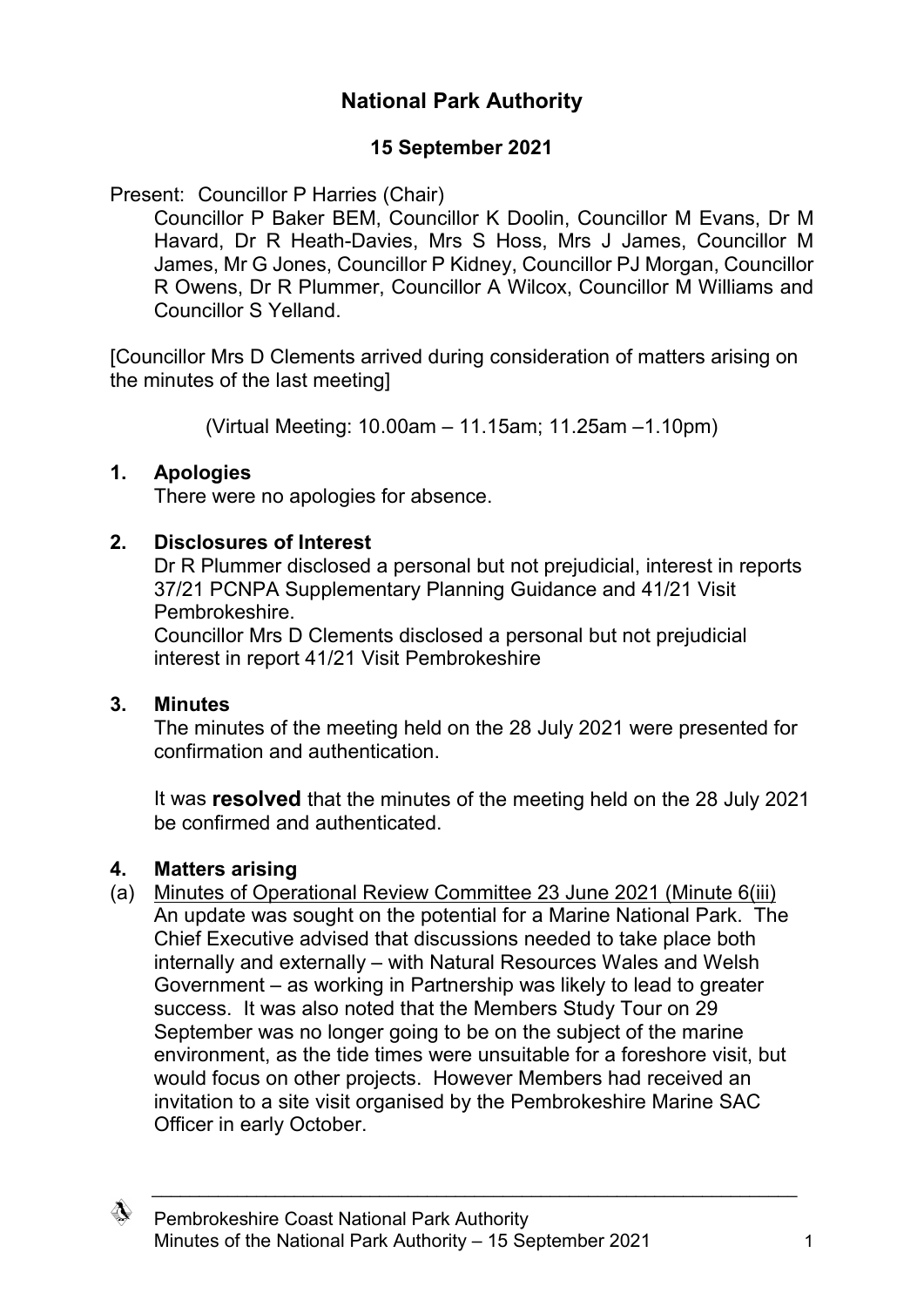- (b) Minutes of Personnel Committee 23 June 2021 (Minute 6(iv)) An update was sought on applicants to the Kickstart Scheme. The Chief Executive replied that placement roles had been offered to two individuals – as Archaeology Support Assistant and as Customer service and Site Warden Assistant at Carew Castle. Recruitment for other placements was ongoing.
- (c) Corporate Events (Minute 13 a)) Dr M Havard noted that the Members' National Induction was currently taking place and that both she and Dr R Plummer were helping to facilitate the session on "The Member Role" which she hoped participants would find interesting.
- (d) Review of the Public Participation Scheme at meetings of the Development Management Committee (Minute 15) In response to a question from a Member, the Chief Executive agreed to ensure that the revised guidance was circulated to Members.

# **Noted.**

# **5. Chair's Announcements**

The Chair advised that he had not attended many events since the previous meeting, however he had attended a meeting of the Pembrokeshire Coast National Park Trust and the workshop organised by the Authority on Planning Appeals. He had also attended the launch of the Newport Area Environment Group project which had been funded by the Authority's Sustainable Development Fund. He noted that the following day he would begin his walk of the Pembrokeshire Coast Path and anyone was welcome to join him as he walked; the walk had been planned for 2020 to commemorate the 50<sup>th</sup> Anniversary of creation of the Path, however it had had to be postponed.

# **Noted.**

# **6. Reports of meetings of various Authority Committees**

The following reports of meetings of a number of the Authority's Committees were presented to Members for consideration/information:

- (i) Development Management Committee held on 21 July 2021;
- (ii) Audit and Corporate Services Review Committee held on 14 July 2021;
- (iii) Member Support and Development Committee held on 14 July 2021; and
- (iv) Youth Committee held on 20 July 2021.

With regard to Minute 7 of the Member Support and Development Committee, one Member asked whether a date had been received for assessment of the Authority's application for Advanced status of the

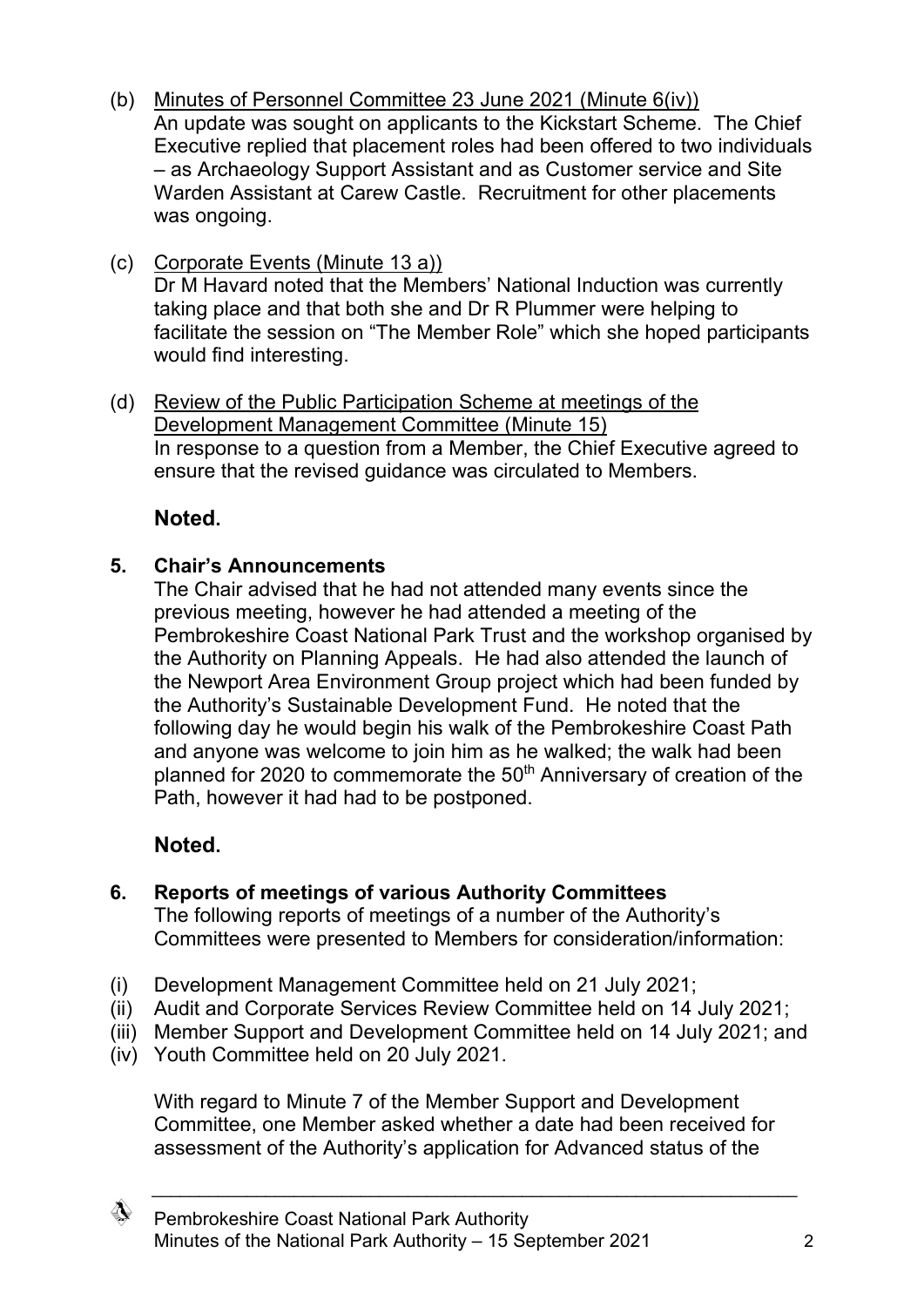Charter for Member Support and Development. The Administration and Democratic Services Manager replied that the WLGA had asked for clarification on a few points and it was hoped that once this had been provided a date for the assessment could be confirmed.

Members were interested to read of the work being undertaken by the Youth Committee and hoped that the suggestions regarding more inclusive communications in the Authority's publications could be taken forward. It was also hoped that a wider representation of Youth Committee Members could be obtained, with the suggestion that contact could be made with Young Farmers and sporting organisations.

It was **resolved** that the minutes of the above mentioned Committees be adopted/received.

**7. Notice of Motion by Councillor P Kidney that the National Park's Development (Management) Committee allow speakers to use the premises of Committee Members with prior approval**

The Chair advised that it was his intention to deal with this Notice of Motion at the meeting that day and he therefore sought a proposer and seconder. As proposer, Councillor Kidney introduced the motion by explaining that the issue had arisen because he believed a speaker at the Development Management Committee had been hindered from speaking on an application as he had intended to speak from Councillor Kidney's house. He stated that the speaker had done this on two previous occasions and neither he, nor the speaker, were happy about the decision to not allow this a third time. His Notice of Motion was therefore that in future speakers be allowed to use the premises of Members to address the Development Management Committee with prior approval. Councillor Kidney's proposal was seconded by Councillor A Wilcox.

Some Members agreed that as not all members of the public had access to a computer or were comfortable using them it was wrong to restrict their ability to speak; as long as prior approval was given they were happy with the Notice of Motion. It was noted that County Councillors often had a close association with Town/Community Councils and wanted to facilitate them to express their views. Other Members, however, could not support the Motion. It was questioned from whom prior approval would be required and one Member felt that they could be put under undue pressure to host the public when they did not have the competence or connectivity to do so. There were also issues of confidentiality, influence and personal safety to consider. Members noted that where the Authority wished to allow public and stakeholder participation at its meetings it had the responsibility to make proper provision for this to take place and they believed that such provisions were made; the Director of Planning and Park Direction confirmed that

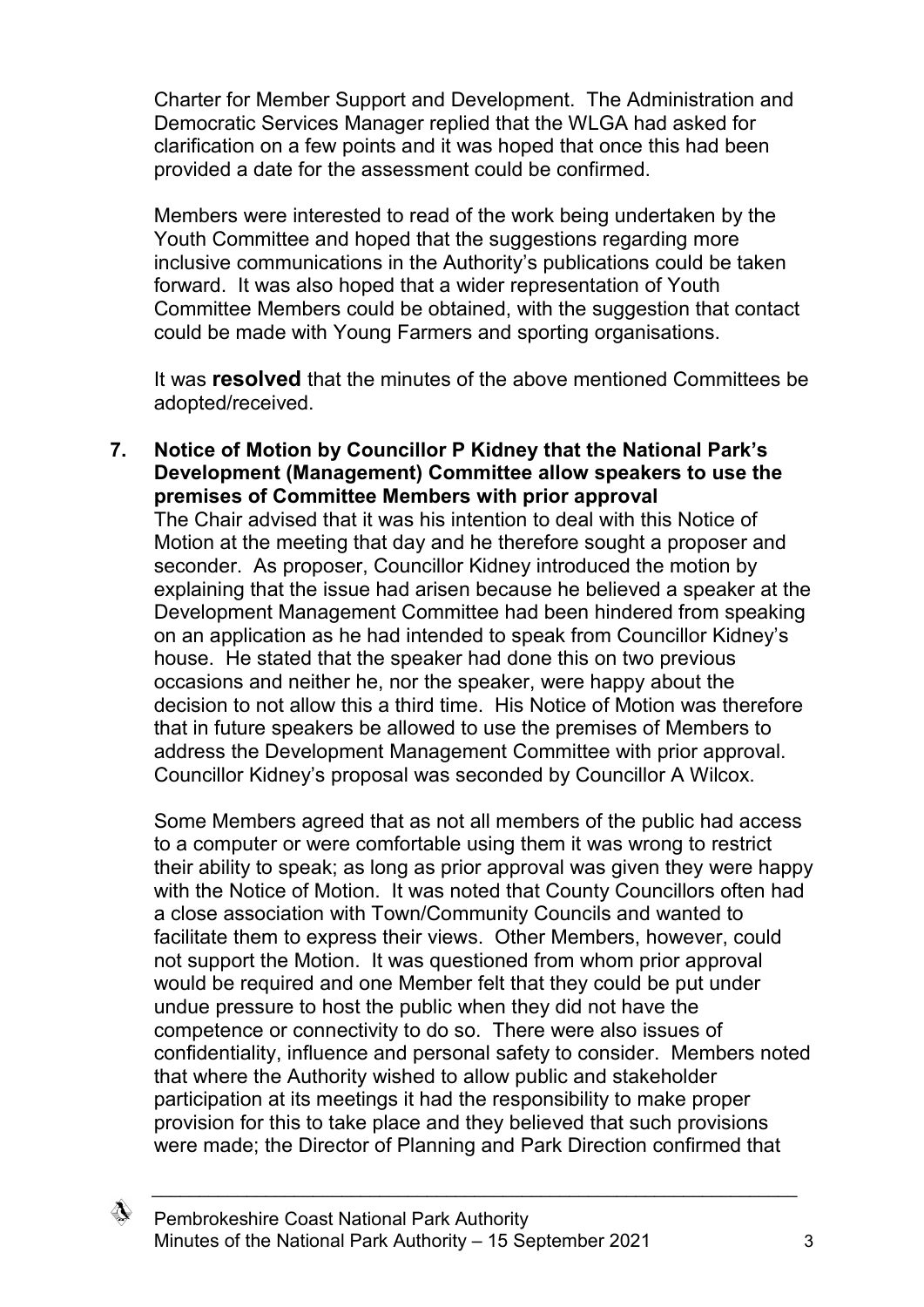this had been so in the case raised by Councillor Kidney. The issue of public perception was also raised, particularly that of a personal connection to a Member offering access and therefore influence, and it was suggested that it could appear to the public that a Member had already predetermined the matter under consideration prior to the meeting if sitting alongside a speaker.

Other potential scenarios could inadvertently be impacted by the Motion, such as a partner of a Member wishing to speak, and it was suggested that the Motion wording would benefit from being clearer. It was felt that there was a danger in adopting a policy in response to a particular scenario, and it was important to divorce the issue from the case in question.

The Monitoring Officer's advice was also sought, and he advised that provided the Authority made adequate arrangements for a speaker to speak from its premises, he was satisfied it would not be open to criticism from the Ombudsman. He also noted that there was no absolute right to speak, and when the Authority's meetings were held at Llanion, members of the public were expected to attend at that venue. However he said that Members had to be careful regarding public perception and had to be independent in making decisions. There could also be a problem if a speaker became offensive and had to be stopped from speaking, as this could prevent the Member from speaking.

The proposer then concluded by noting that the public perception at the particular meeting was very poor and he had no hesitation in proposing the Notice of Motion. He added that he would be seeking an investigation into the case in question after the meeting. The proposal was then put to the vote, however this was lost.

It was **resolved** that the Notice of Motion that "the National Park's Development (Management) Committee allow speakers to use the premises of Committee Members with prior approval" be not approved.

[With the agreement of Members, the Chair took report 38/21 Data Protection Policy, before 37/21 Supplementary Planning Guidance as the Data Protection Officer had to leave the meeting at 11.30am]

## **8. Data Protection Policy**

It was reported that, in response to comments from the Authority's Internal Auditors and as part of a review of key documents, this policy had been revised by the Data Protection Officer (DPO). It had been the subject of consultation with both staff and Members and it was now presented for approval.

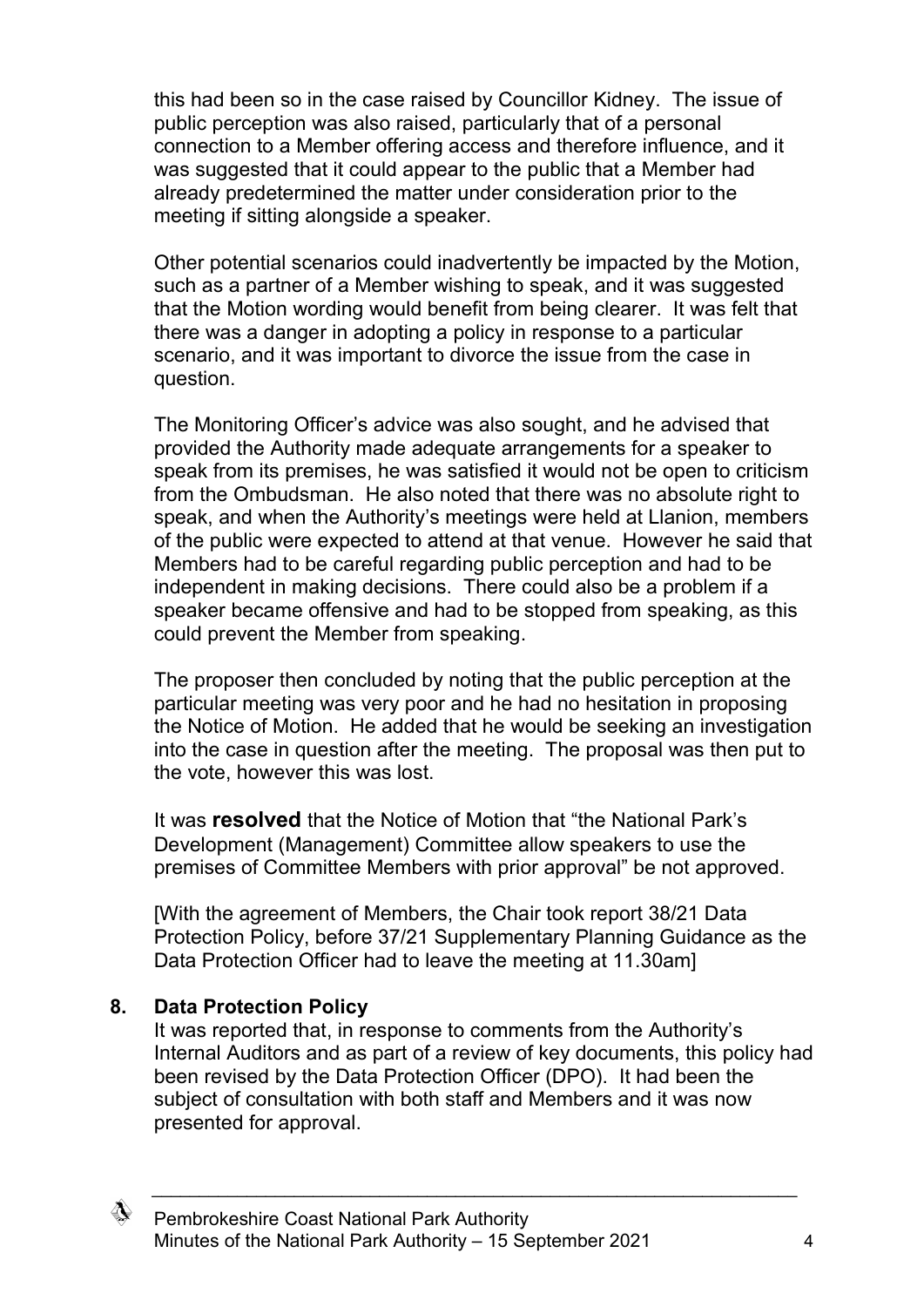Thanking the DPO for her presentation, Members commended the format of the document for its accessible style and language and were pleased to see that comments had been taken on board. However it was suggested that it would be useful to outline the scope of the policy, provide a definition of what personal data was and to link to the data protection complaints procedure.

It was **resolved** that the Data Protection Policy be approved subject to the consideration of the points raised at the meeting.

*[The meeting was adjourned between 11.15 and 11.25am]*

### **9. Pembrokeshire Coast National Park Local Development Plan 2 – Supplementary Planning Guidance**

It was reported that preparation of Supplementary Planning Guidance (SPG) under Local Development Plan 2 had been ongoing, and the following documents were presented for approval for consultation:

- Land Instability Coal Works
- Loss of Hotels
- Regionally Important Geodiversity Sites
- Safeguarding Minerals Zones
- Cumulative Impact of Wind Turbines
- Conservation Areas

It was noted that the Cumulative Impact of Wind Turbines SPG would be published for consultation jointly with Pembrokeshire County Council. There would be a three month consultation period which would allow sufficient time for Town and Community Councils to consider the documents. A report of consultations would be presented to a meeting of the Authority early in 2022.

In response to a question, Members were reminded that at its meeting in September 2020, the Authority had agreed to formally roll over some SPG from Local Development Plan 1 as an interim measure for development management purposes; the interim guidance would continue to be used until the new SPG was adopted.

Thanking the officers for the tremendous amount of work in preparing the Guidance, Members were pleased that links had been provided to the documents, rather than being provided as hard copy documents. Some Members had detailed comments, particularly in respect of the Loss of Hotels SPG and they were asked to provide these and they would be considered as part of the consultation exercise.

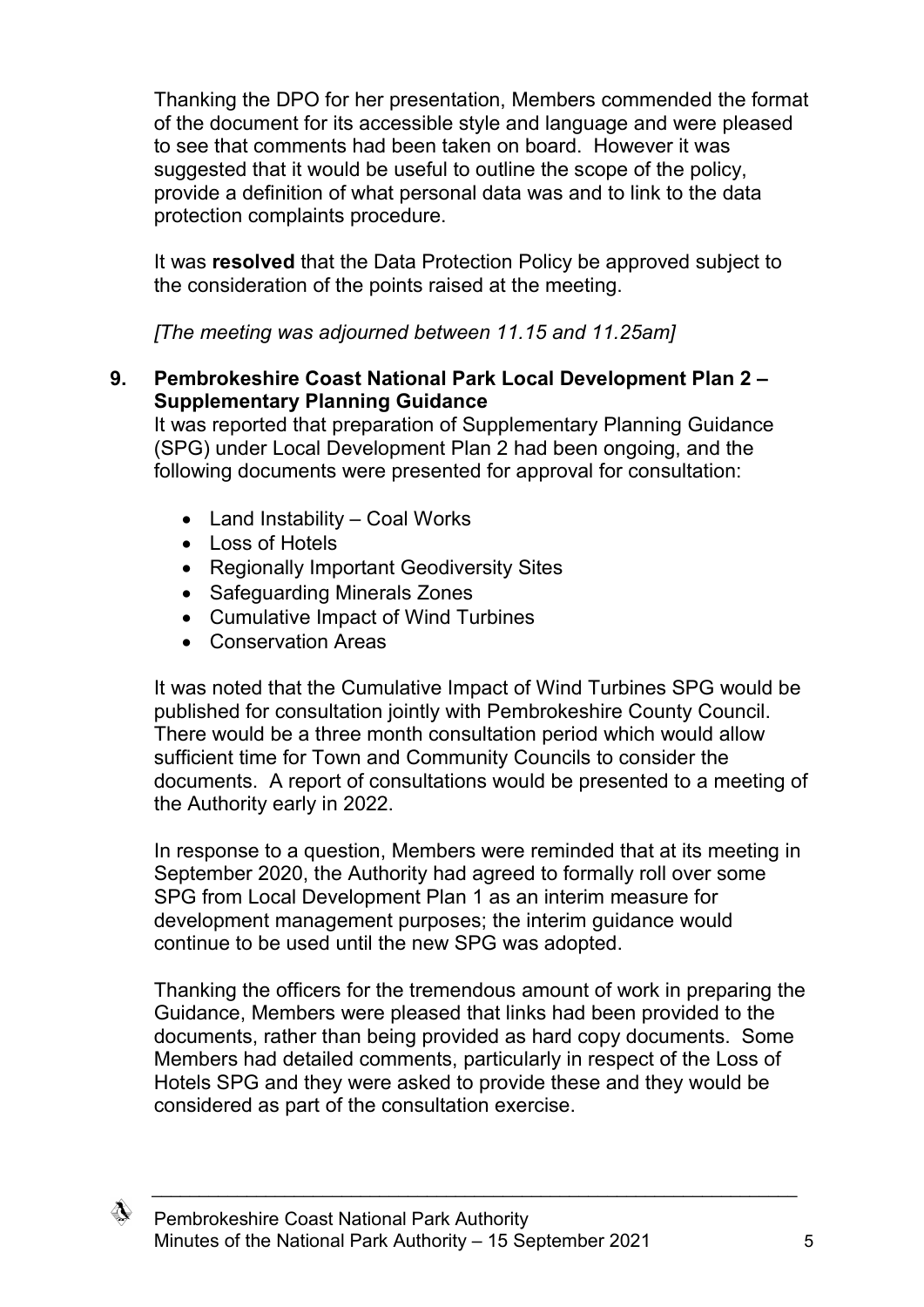It was **resolved** that Supplementary Planning Guidance in respect of Land Instability – Coal Works; Loss of Hotels; Regionally Important Geodiversity Sites; Safeguarding Minerals Zones; Cumulative Impact of Wind Turbines; and Conservation Areas at Angle, Caerfarchell, Caldey, Little Haven, Manorbier, Newport, Portclew, Porthgain, Saundersfoot, Solva, St Davids, Tenby and Trefin be approved for consultation.

### **10. Regularisation of Pre-Existing Community Allotments on Authority owned land at Grapley End Fields, Trefin**

Members were reminded that at the meeting of the Authority in December 2020, authorisation had been given for the purchase of circa 30 acres of land at Trefin to support biodiversity, public access and carbon sequestration objectives. The purchase took place in March 2021. For a period of approximately five years prior to the purchase, local residents had been permitted to use approximately 0.4 acres of the land as a community allotment on an unregulated basis. The use remained ongoing and comprised 14 plots, however officers did not believe this was incompatible with the objectives of the site.

Officers had been in discussion with the allotment holders through the Gwelliant Trefin Improvement (GTI) Charitable Incorporated Organisation and had agreed terms to regularise the continuation of the allotment use as set out in the report. Members' approval was sought for the grant of a new occupational lease.

Most Members were pleased to support the proposal and the resulting collaboration with the local community, however it was suggested that management of the allotments should be undertaken by the Community Council. Further it was questioned whether Members had been made aware of the existence of the allotments in the previous report to the Authority. Officers apologised if this detail had been omitted. It was noted that a visit to the site had been arranged as part of the forthcoming Members' Study Tour when officers would share the plans for the wider site.

### It was **resolved** that:

- a) the principle of creating a new legal interest in land to regularise the pre-existing community allotment use at Grapley End Fields, Trefin on the terms outlined in the report be approved.
- b) the resulting lease documentation be delegated to the Chief Executive for approval.

## **11. Green Room Redevelopment – Budget and Next Steps**

Members were reminded that at the National Park Authority meeting held on the 16<sup>th</sup> June 2021, Members had agreed that the replacement of the committee room (known as the Green Room) at the Authority's HQ

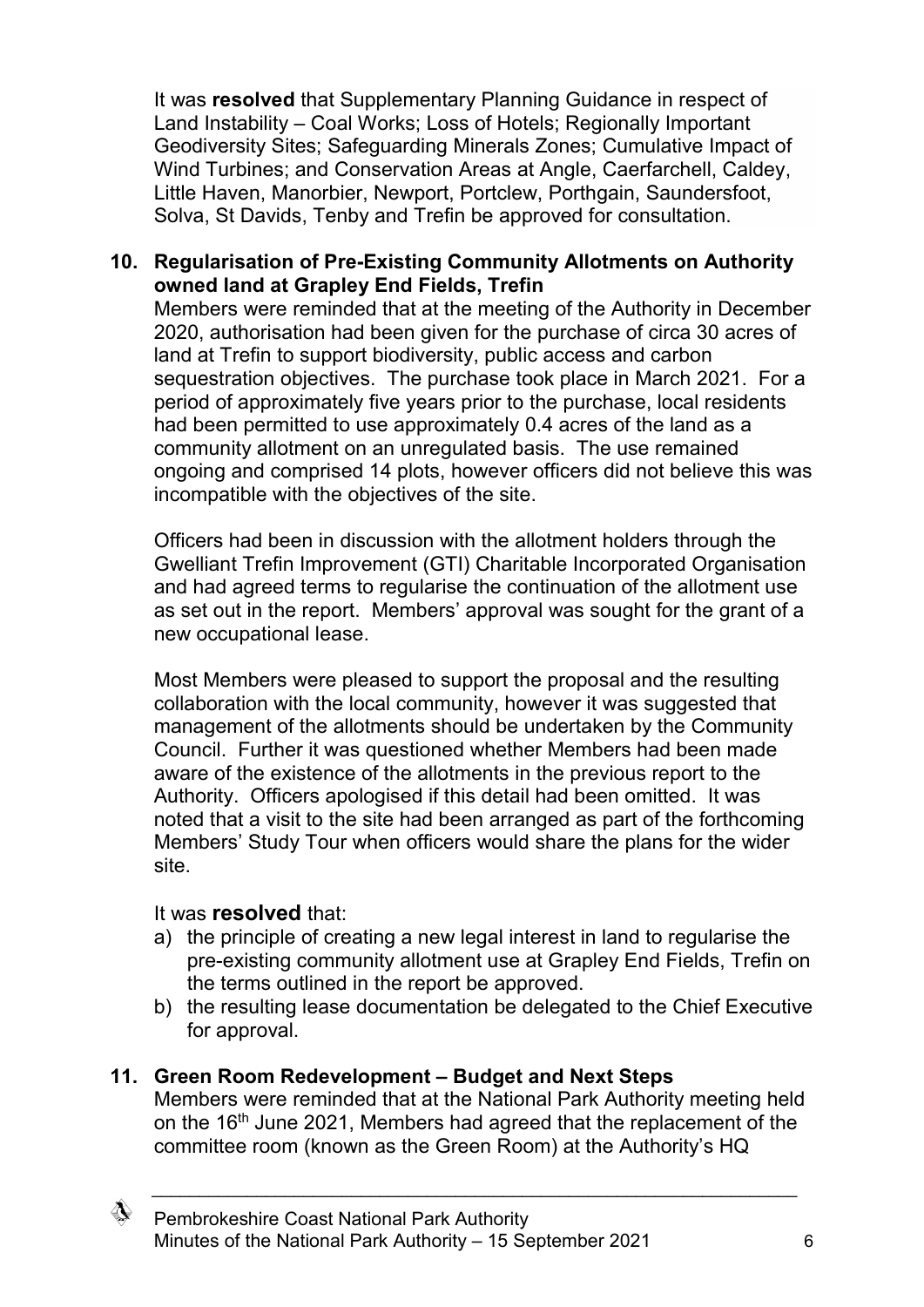building in Llanion Park should be considered in order to provide modern meeting facilities to serve future Committee, staff and community meetings and to enable the Authority to meet new legal requirements, such as the requirement to web cast meetings.

The outline proposal presented was to replace the existing meeting room, kitchen area and toilets with a single storey building with a slightly larger footprint than the existing Portakabins. It was felt that a single storey replacement would help keep costs as low as possible and have minimal impact on neighbouring properties while meeting related Building Regulations with regards to accessibility (e.g. providing good wheelchair access).

The building would be constructed to Welsh Government sustainable standards using responsibly sourced materials in order to minimise "construction miles", it would be both "low energy" and highly insulated in order to limit the associated carbon footprint in-line with the Authority's Responding to the Climate Change Emergency – Delivery Action Plan. The new building would share the benefits of Llanion Park's existing sustainable technologies i.e. Biomass heating, PV's, solar hot water system and rainwater harvesting.

The Authority had received some initial advice from a QS consultant to help estimate the associated construction costs and the total cost estimate was c£410,000, not including fixtures and fittings. It was therefore recommended that the Authority set aside £500K from reserves to fund the project with the majority of spend to be incurred in the 2022/23 financial year. The majority of this funding would be allocated from Capital Receipts, around £370K, with any additional money coming from the General Reserve. If the Authority identified alternative sources of funding then it would bid for this funding, however, in order not to delay the process, it would proceed on the basis that it would cover the costs from its Reserves.

To help manage the risks of the project, it was suggested that a 'Green Room Development Group' be established to oversee the delivery of the project. It was proposed that the group was chaired by the Director of Countryside, Community and Visitor Services with assistance from relevant PCNPA staff, two representative NPA Members and appointed consultants / design team. Nominations were therefore also sought for Members to sit on the proposed Development Group.

Most Members were supportive of the proposal, noting that replacement of the existing Portakabins was long overdue and did not currently promote a good first impression for visitors to the Authority. Concern was expressed regarding the potential for costs to escalate, however

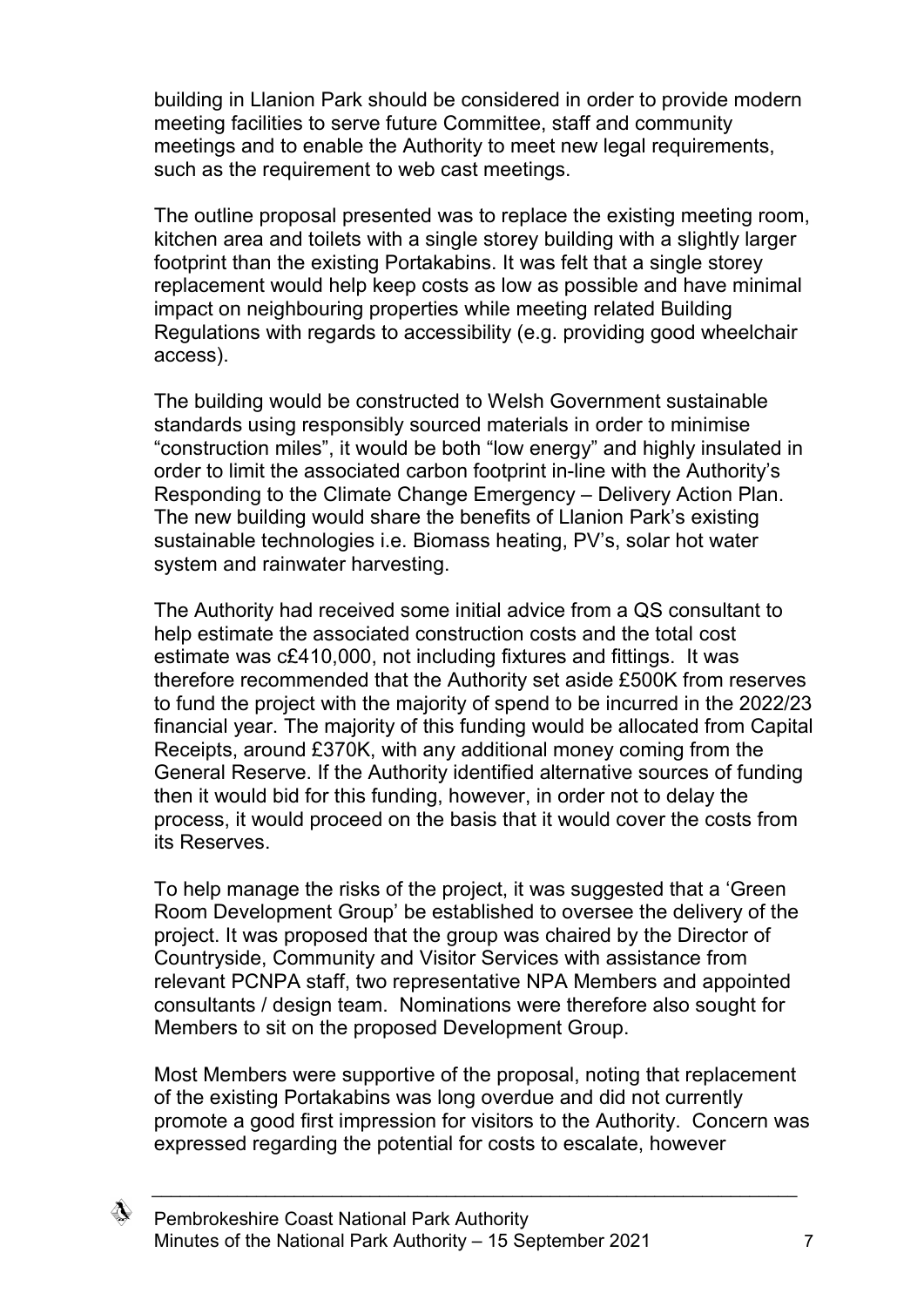Members were happy to move the principle of the recommendation on the basis that the Development Group would monitor these and further details would be brought back to the Authority for approval. One Member could not support the proposal, and suggested that other facilities were available in the County and serious consideration should be given to making use of these before spending large sums of money on building new facilities.

#### It was **resolved** that:

- a) Replacement of the Green Room as set out in the report be agreed.
- b) £500K be allocated from reserves to fund the project.
- c) A "Green Room Development Group" be set up to oversee the delivery of the project and that Councillors P Baker and P Morgan be appointed as Member representatives.

### **12. Visit Pembrokeshire**

Members were reminded that in February 2020 the Authority had agreed to support the setting up of Visit Pembrokeshire as a trade led, standalone Destination Marketing Organisation for Pembrokeshire. In addition to supporting the principle of setting up the new organisation and agreeing to appoint a Director to sit on the Board, the Authority had agreed financial support both in-kind and in cash as set out in the report.

Following its creation, Visit Pembrokeshire had successfully applied to Pembrokeshire County Council for funding through its Enhancing Pembrokeshire Grant. A total of £250,637 had been secured which had enabled Visit Pembrokeshire to appoint two external consultants, one focusing on marketing with the other providing Public Relations support. This had changed what support Visit Pembrokeshire required from the Authority as £85,000 of cash match funding was required to secure the Enhancing Pembrokeshire grant.

In view of this it would be beneficial to Visit Pembrokeshire if the in-kind support provided by the Authority for the current year (£34,900) could be changed to cash. The Chief Executive noted that as it had secured funding from Welsh Government to support marketing, the Authority was in a position to allocate this funding.

In response to a question from a Member, it was noted that there was an error in the table on page 61 of the report, whereby the total support in Years 4 and 5 should have read £34,900.

While most Members were happy to support the proposal, more information was requested on how the money would be spent, and some reservations were expressed regarding the sustainability of Visit Pembrokeshire employing consultants and therefore duplicating expertise